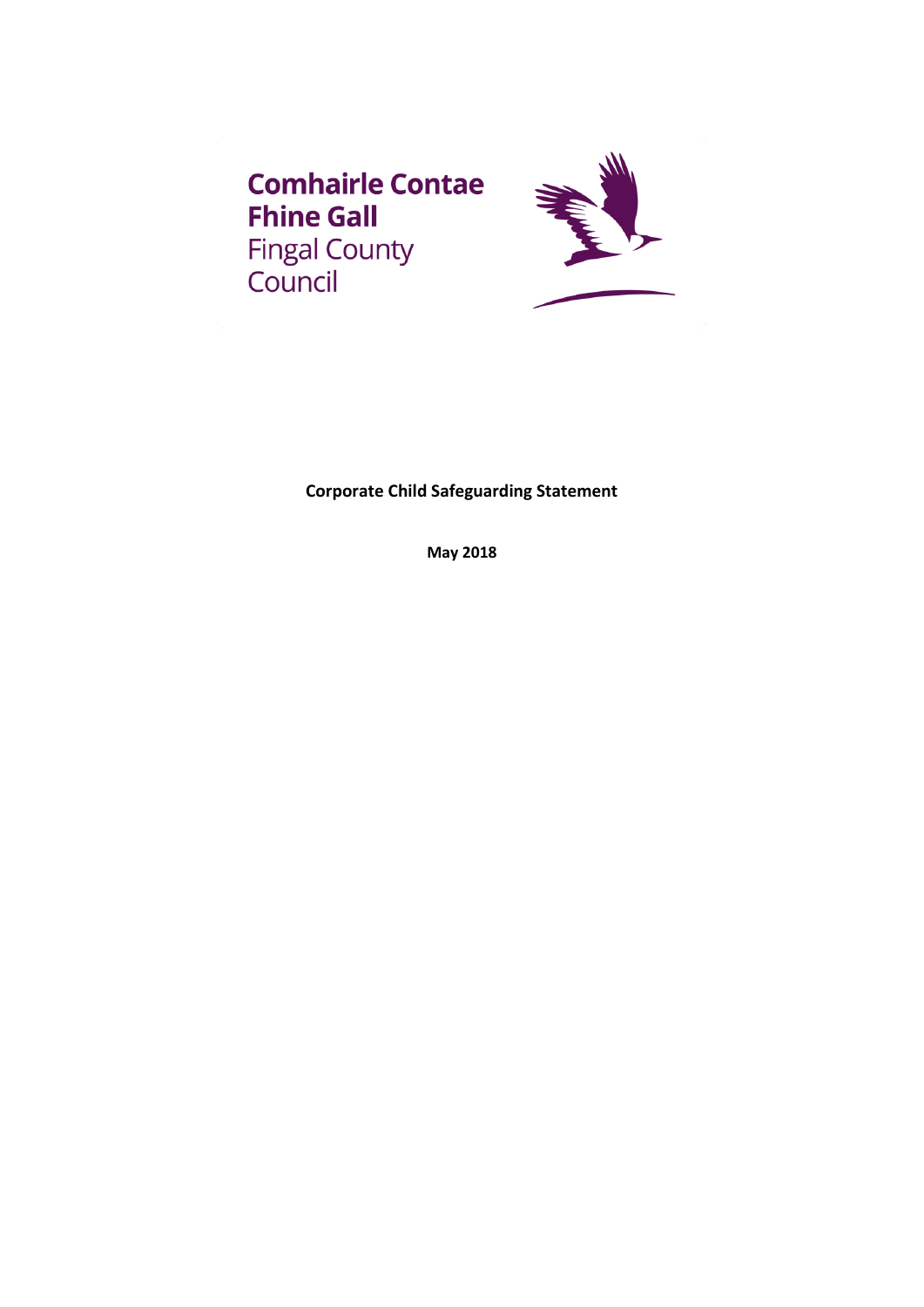# **1. INTRODUCTION**

Fingal County Council is a local authority which provides the full spectrum of local government activities including a wide range of services and facilities from roads infrastructure to parks, open spaces, community centres, libraries and housing. It is inevitable that staff will, on occasions, come into contact with children availing of the services we provide. Appendix I details the services provided by Fingal County Council where there is a greater likelihood of contact with children in service provision. This list is not exhaustive and the Council operates from a default position that staff may come into contact with children availing of any of the services that we provide. Fingal County Council employs 1,400 staff approximately in the delivery of its services.

This Corporate Child Safeguarding Statement has been produced having due regard to the Children First Act 2015, the Children First – National Guidance for the Protection and Welfare of Children, TUSLA Guidance on Developing a Child Safeguarding Statement and Fingal County Council Policy and Procedures for the Protection and Safeguarding of Children.

The purpose of this overarching Corporate Child Safeguarding Statement is to examine and put in place principles and procedures to be observed in service provision to ensure, as far as practicable, that a child availing of a service is safe from harm.

#### 2. UNDERSTANDING RISKS

The Children First Act 2015 defines risk as "any potential for harm to a child while availing of a service. Harm in relation to a child is defined as:

(a) assault, ill-treatment or neglect of the child in a manner that seriously affects or is likely to seriously affect the childs' health, development or welfare, or

(b) sexual abuse of the child, whether caused by a single act, omission, or circumstance or a series or combination of acts, omissions or circumstances or otherwise".

### **3. DEFINITIONS**

- 3.1 **Child**: Person who has not attained 18 years of age, excluding a person who is or has been married.
- 3.2 **Employee**: Any person who works for a local authority under a contract for employment. This contract may be expressed or implied and be oral or in writing. An employee may be employed full time or part time or in a temporary capacity.
- 3.3 **Concern**: "A 'concern' within the context of this policy is defined as the knowledge or suspicion that a child is at risk of or has been subjected to abuse or neglect. Such concerns shall be supported by evidence or indicators of abuse and/or neglect".
- 3.4 **Contractor**: Any individual, employer or organisation whose employees undertake work for a fixed or other sum and who supplies the materials and labour (whether their own labour or that of another) to carry out such work, or supplies the labour only on behalf of a local authority.
- 3.5 **Volunteer**: Any activity that involves spending time, unpaid, doing something that aims to benefit the environment or someone (individuals or groups) other than, or in addition to, close relatives. Central to this definition is the fact that volunteering must be a choice freely made by each individual. This can include formal activity undertaken through public, private and voluntary organisations as well as informal community participation.
- 3.6 **Vulnerable person** means a person, other than a child, who
	- **(a)** Is suffering from a disorder of the mind, whether as a result of mental illness or dementia,
	- **(b)** Has an intellectual disability
	- **(c)** Is suffering from a physical impairment, whether as a result of injury, illness or age, or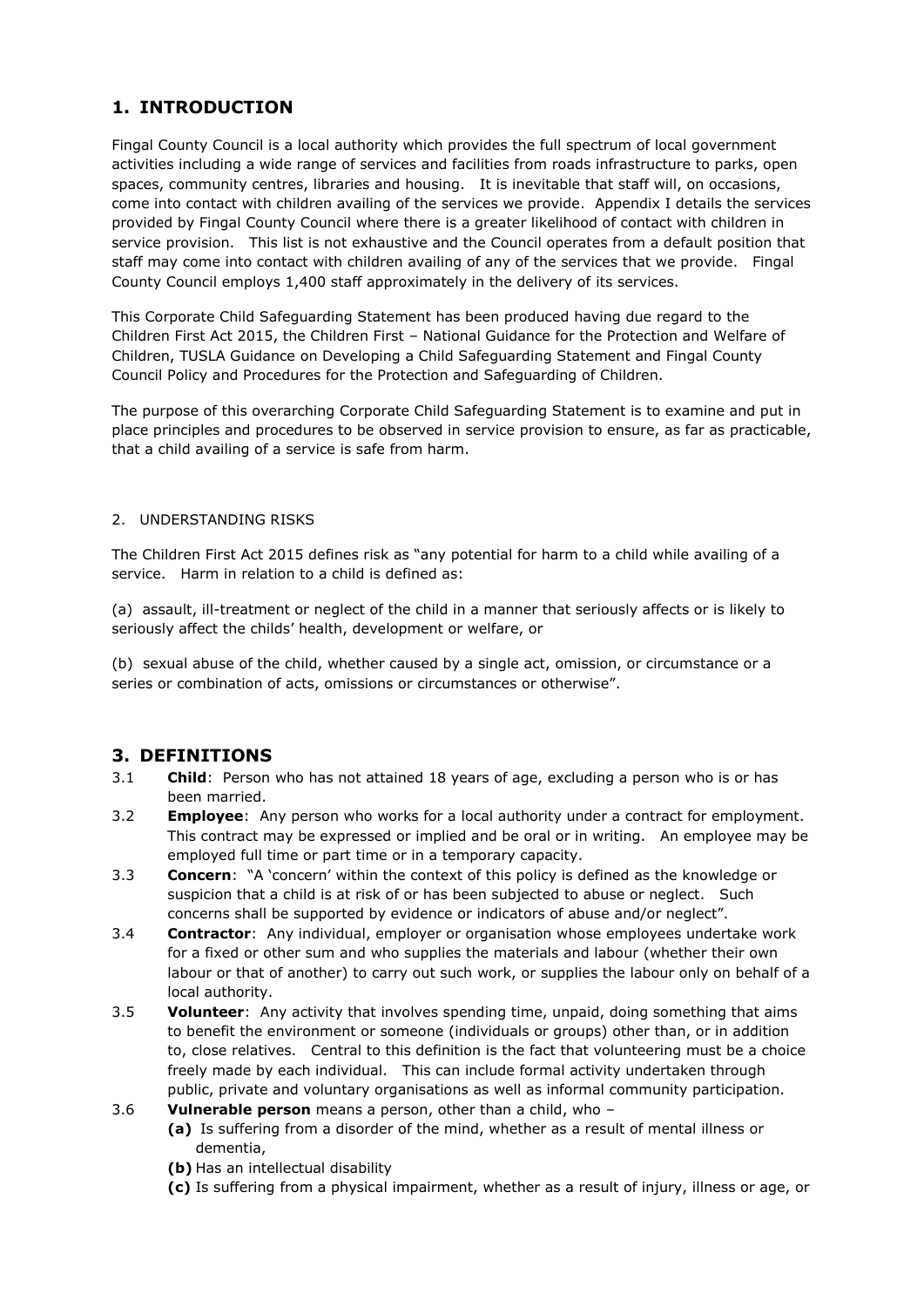**(d)** Has a physical disability,

which is of such a nature or degree -

- (i) As to restrict the capacity of the person to guard himself or herself against harm by another person, or
- (ii) That results in the person requiring assistance with the activities of daily living including dressing, eating, walking, washing and bathing.

# **4. PRINCIPLES TO SAFEGUARD CHILDREN FROM HARM**

Fingal County Council is committed to a child-centred approach to our work with children in the delivery of all our services and activities. The Council acknowledges that it has an overall corporate duty and responsibility to safeguard the children accessing our services and activities.

Fingal County Council is committed to:

- Promoting general welfare, health development and safety of children;
- Ensuring safe management procedures are in place for all staff and volunteers including: robust recruitment, selection, supervision and support procedures;
- Developing guidance and procedures for staff and volunteers who may have reasonable grounds for concern about the possible abuse or neglect of a child involved in the services or activities of the Council;
- Ensuring Designated Child Protection Liaison Officers are appointed and accessible;
- Ensuring that the Council has procedures in place to deal with an allegation of abuse made against an employee/volunteer;
- Raising awareness in the organisation about potential risks to children's safety/welfare;
- Developing procedures for responding to accidents and complaints
- Developing and maintaining clear record keeping procedures;

Fingal County Council's child-centred approach means to:

- Treat all children equally
- Listen to and respect children
- Involve children as appropriate
- Provide encouragement, support and praise (regardless of ability)
- Use appropriate language (verbal and physical)
- Have fun and encourage a positive atmosphere
- Offer constructive criticism when needed
- Treat all children as individuals
- Respect a child's personal space
- Use age-appropriate teaching aids
- Lead by example
- Be aware of child time limitations e.g. school/exams when scheduling activities
- Create an atmosphere of trust
- Be aware of the *Equal Status Act 2000-2010* which relates to discrimination based on nine grounds:
	- o Gender
	- o Civil Status
	- o Family Status
	- o Age
	- o Race
	- o Religion
	- o Disability
	- o Sexual Orientation
	- o Membership of the Traveller community
- Use all information in respect of children only for the purpose for which it is given, subject to child protection concern(s).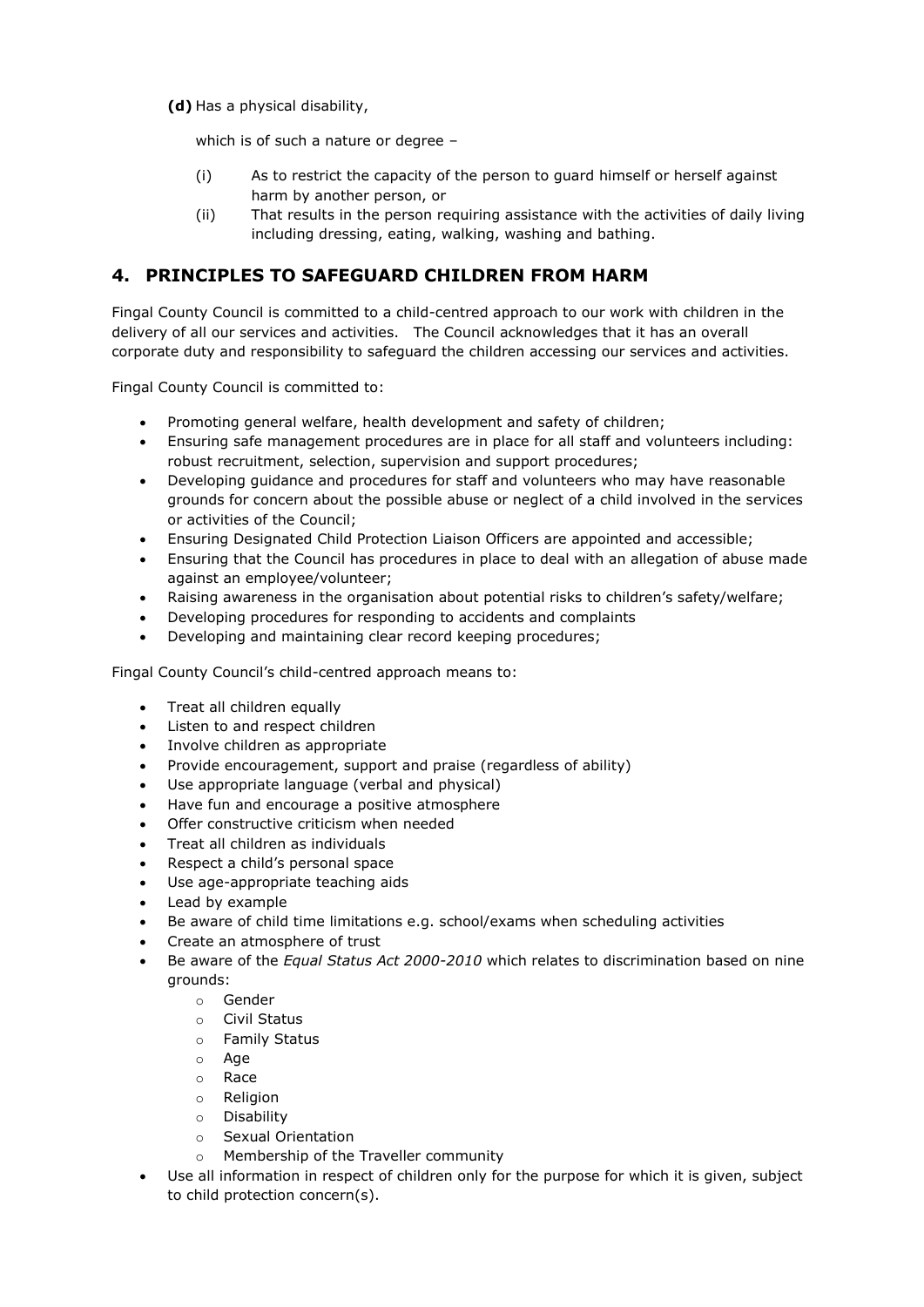# **5. CORPORATE RISK ASSESSMENT – PROTECTION AND SAFEGUARDING OF CHILDREN**

|    | <b>RISK</b>                                                                                                                  | LIKLI-         | <b>SEVERITY</b> | <b>RISK</b>                                | <b>CONTROL MEASURES</b>                                                                                                                                                                                                                                                    | <b>RISK OWNER</b>                                                                             |
|----|------------------------------------------------------------------------------------------------------------------------------|----------------|-----------------|--------------------------------------------|----------------------------------------------------------------------------------------------------------------------------------------------------------------------------------------------------------------------------------------------------------------------------|-----------------------------------------------------------------------------------------------|
|    |                                                                                                                              | <b>HOOD</b>    |                 | RATING<br><b>BEFORE</b><br><b>CONTROLS</b> |                                                                                                                                                                                                                                                                            |                                                                                               |
| 1. | Non-compliance with<br>Legislation and<br>Policy/Procedures by<br>Employees,<br>Contractors and<br>Volunteers                | 3              | $\overline{5}$  | 15                                         | <b>Implement Training</b><br>1.<br>Programme<br>On-going monitoring<br>2.<br>Half-yearly report to<br>3.<br>Exec. Management<br>Team                                                                                                                                       | <b>Training Officer</b><br>Designated Child<br>Protection<br>Liaison Officer                  |
| 2. | Weakness in Selection<br>and Appointment of<br>Employees who<br>interact with Children                                       | 2              | $\overline{5}$  | 10                                         | <b>Interview Board</b><br>1.<br>Training<br>Garda Vetting<br>2.                                                                                                                                                                                                            | Training Officer<br>SEO-H.R.                                                                  |
| 3. | Failure to report<br>internally or externally<br>a Child Protection<br>concern.                                              | $\overline{2}$ | 5               | 10                                         | Designated Child<br>1.<br><b>Protection Liaison</b><br>Officer in place.<br>2.<br>Deputy designated<br>Child Protection<br>Liaison Officer in<br>place<br>Code of Practice<br>3.<br>circulated to Staff<br>Awareness Training<br>4.<br>for Supervisors and<br><b>Staff</b> | Training Officer<br>Child Protection<br>Liaison Officer<br>$SEO - H.R.$                       |
| 4. | Harm to Children and<br>Vulnerable Persons                                                                                   | $\overline{2}$ | $\overline{5}$  | 10                                         | See controls at 3 above.<br>In addition, incident<br>reported to H.S.E.                                                                                                                                                                                                    | Designated Child<br>Protection<br>Liaison Officer<br><u>SEO - H.R.</u>                        |
| 5. | Failure to undertake<br>specific service Risk<br>Assessments                                                                 | 2              | 3               | 6                                          | Manager and<br>1.<br><b>Supervisor Training</b><br>Monitoring by<br>2.<br>designated Child<br><b>Protection Liaison</b><br>Officer<br>3.<br>Half-yearly reports<br>to Executive<br>Management Team                                                                         | Training Officer<br>Designated Child<br>Protection<br>Liaison Officer                         |
| 6. | Appointment of<br>Employees and<br>Volunteers without<br>completing Garda<br><b>Vetting Procedures</b>                       | 2              | 5               | 10                                         | Monitoring by<br>1.<br>Designated Child<br>Protection Liaison<br>Officer<br>Monitoring by SEO -<br>2.<br>H.R.<br>3.<br>H.R. Staff Training                                                                                                                                 | Designated Child<br>Protection<br>Liaison Officer.<br>$SEO - H.R.$<br><b>Training Officer</b> |
| 7. | Weaknesses in the<br>Management and<br>Supervision of<br>Employees and<br>Volunteers from a<br>safeguarding<br>perspective   | 2              | $\overline{4}$  | 8                                          | Training for Manage-<br>1.<br>ment and Staff<br>2.<br>Monitoring by<br>Designated Child<br><b>Protection Liaison</b><br>Officer<br>3.<br>Half yearly report to<br>Exec. Management<br>Team<br>Production of Code<br>4.<br>of Practice                                      | Training Officer<br>Designated Child<br>Protection<br>Liaison Officer                         |
| 8. | Training for Managers,<br>Employees and<br>Volunteers on<br>responsibilities for<br>safeguarding of<br>children not provided | $\overline{2}$ | 4               | 8                                          | Inclusion in Training<br>1.<br>Programme<br>Monitoring by<br>2.<br>Designated Child<br>Protection Liaison<br>Officer                                                                                                                                                       | <b>Training Officer</b><br>Designated Child<br>Protection<br>Liaison Officer                  |
| 9. | Breach of<br>confidentiality and<br>Date Protection of<br>reported or suspected<br>safeguarding of<br>Children concerns      | $\overline{2}$ | 5               | 10                                         | Inclusion of Data<br>1.<br>Protection in<br>Training<br>Monitoring by SEO -<br>2.<br>H.R.                                                                                                                                                                                  | Training Officer<br>SEO-H.R.                                                                  |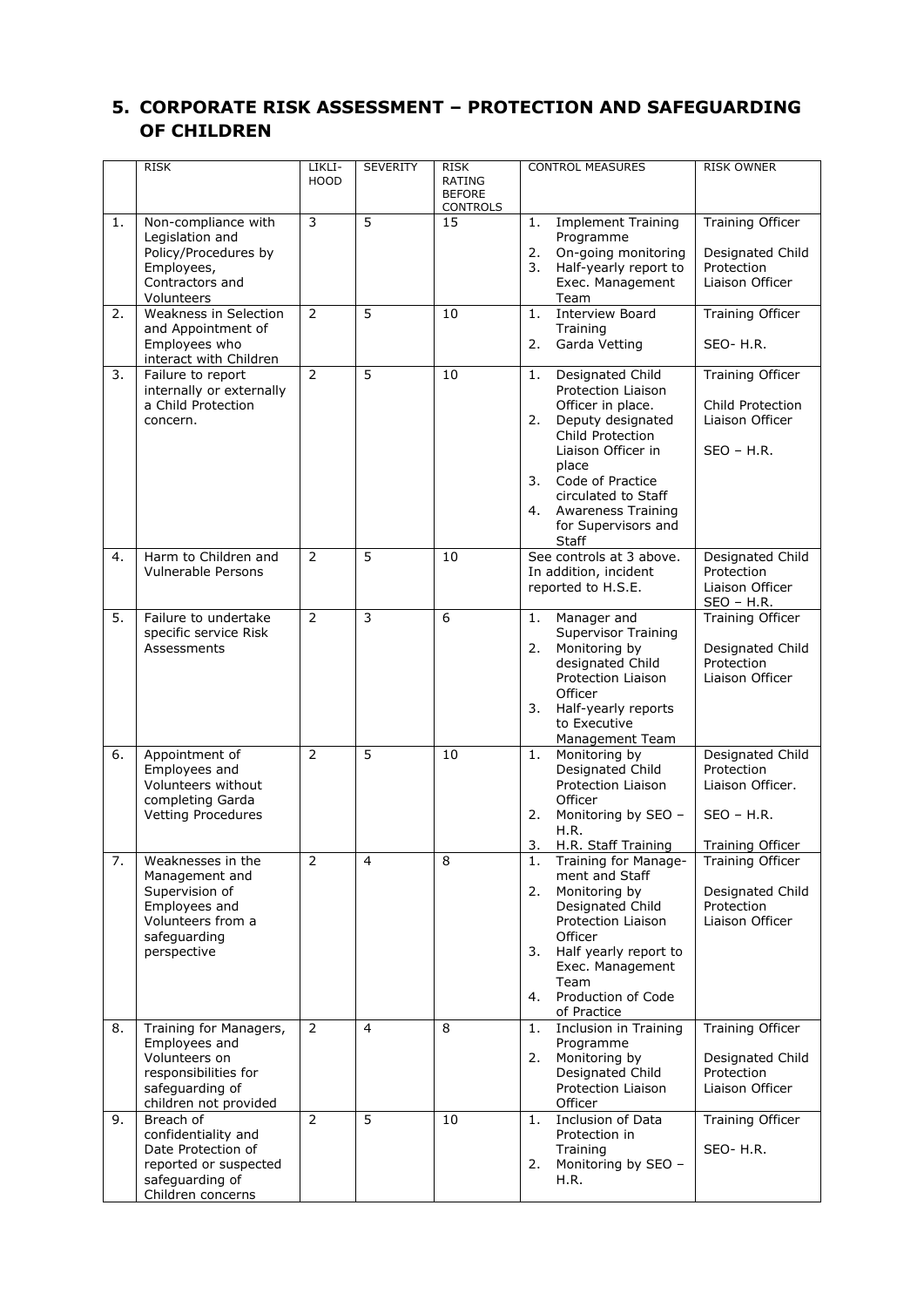| 10 | Employee not<br>supported in the event<br>of an allegation<br>received of misconduct<br>or abuse |  | 10 | Monitoring by<br>designated Child<br>Protection Liaison<br>Officer | Designated Child<br>Protection<br>Liaison Officer |
|----|--------------------------------------------------------------------------------------------------|--|----|--------------------------------------------------------------------|---------------------------------------------------|
| 11 | Inadequate<br>communication of the<br>Policy and Procedures                                      |  | 10 | Intranet<br>Code of Practice<br>issued to Staff                    | <b>Training Officer</b><br>Designated Child       |
|    | on Child Protection to<br>Managers and Staff                                                     |  |    | Manager and<br><b>Employee Training</b>                            | Protection<br>Liaison Officer                     |

# **6. SUBSIDIARY SERVICE SPECIFIC CHILD SAFEGUARDING STATEMENTS**

The Senior Responsible for each Division or Activity where a Child avails of a Service/Activity is responsible for their service specific child safeguarding statement for that Division/Activity. This statement will specify the service being provided and the principles and procedures to be observed in order to ensure, as far as practicable, that a child availing of the service is safe from harm. The statement will also include a Risk Assessment which will outline the specific risks that may arise as a result of the Service provided and how these risks will be managed. All Staff, Contractors and Volunteers working in or for that Division/Activity will comply fully with the Service Specific Child Safeguarding Statement and the Corporate Child Safeguarding Statement.

# **7. DESIGNATED CHILD PROTECTION LIAISON OFFICER AND DEPUTY DESIGNATED CHILD PROTECTION LIAISON OFFICER**

The Council will appoint and train a designated Child Protection Liaison Officer and a Deputy Designated Child Protection Liaison officer in keeping with best practice in child safeguarding. These persons will be resource persons for any Staff Member or Volunteer who has Child Protection concerns and will liaise with outside Agencies. The Designated Liaison Person is responsible for ensuring that reporting procedures within the Council are followed, so that Child Welfare and Protection concerns are referred promptly to TUSLA/Gardai. The Designated Liaison Person will record all concerns or allegations of child abuse brought to his or her attention, and the actions taken in relation to a concern or allegation of child abuse.

# **8. MAKING THE CHILD SAFEGUARDING STATEMENT AVAILABLE**

Upon completion, the Corporate Child Safeguarding Statement will be made available to all Staff and Volunteers. The Service Specific Child Safeguarding Statement will be made available to relevant Staff and Volunteers. The Corporate Child Safeguarding Statement and where appropriate the Service Specific Child Safeguarding Statement will be displayed publically and it will be made available to Parents and Guardians, TUSLA and Members of the Public upon request. The Corporate Child Safeguarding Statement and subsidiary Service Specific Child Safeguarding Statements will be reviewed every two years, or sooner if there has been a material change in any of the issues to which it refers.

# **9. RECRUITMENT AND SELECTION OF STAFF**

Staff employed by Fingal County Council are recruited through a transparent and fair Recruitment Process. In addition, the Council will secure vetting disclosures from An Garda Siochana when employing people who work in a full-time, part-time, voluntary or student placement basis with Children and/or Vulnerable Adults.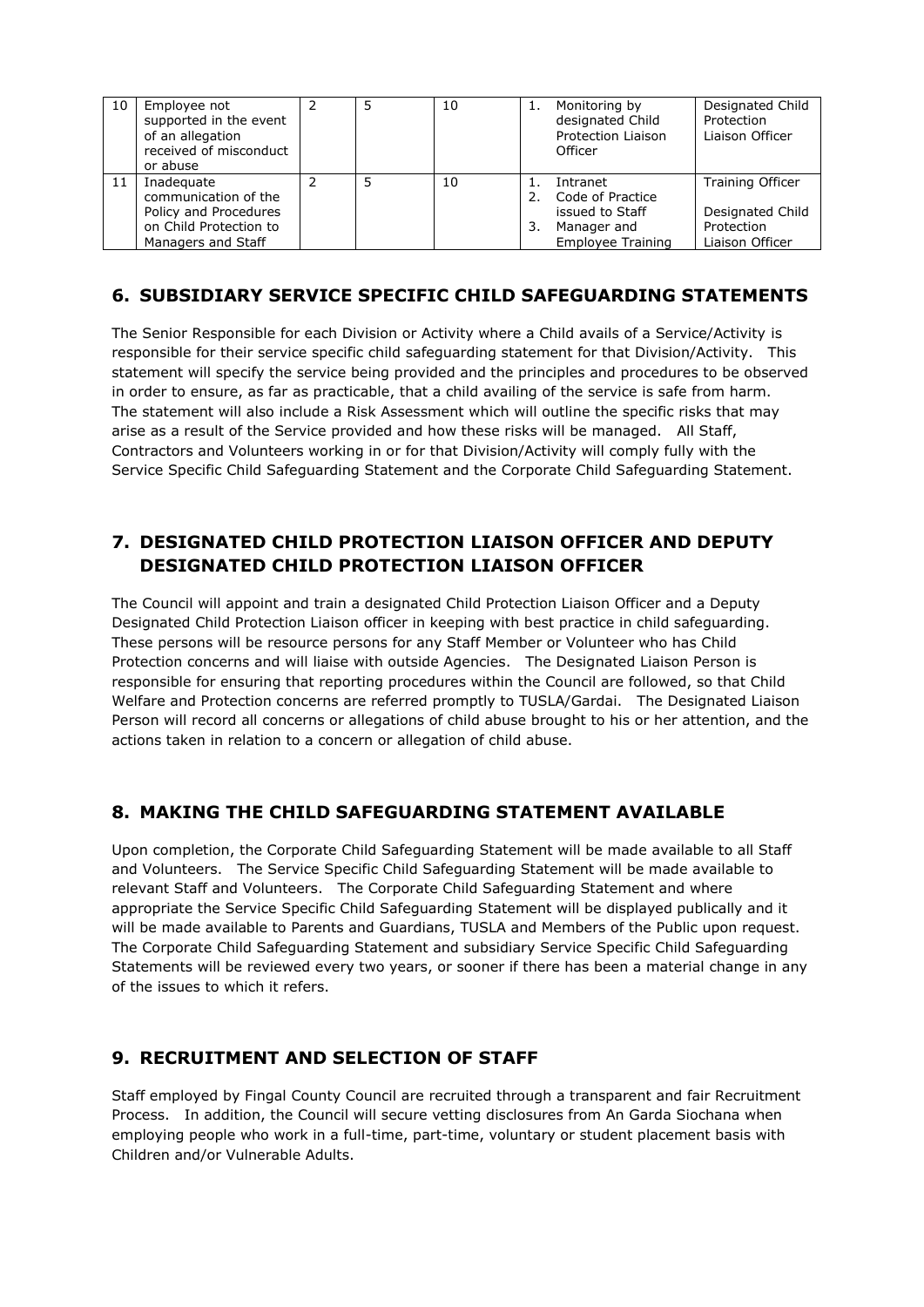### **10. INFORMATION AND TRAINING**

Fingal County Council acknowledges its responsibility to identify what training Staff and Volunteers need and will ensure that they receive adequate and appropriate Child Welfare and Protection Information and Training. All Staff and Volunteers will be provided with good quality information on the recognition and reporting of Child Protection and Welfare concerns. Training will also include clear information about the role of the Statutory Agencies with Primary responsibility in Child Protection and Welfare, namely, TUSLA and An Garda Siochana.

Selected Staff across Divisions will receive training in the carrying out of risk assessments and the production of subsidiary service specific Child Safeguarding Statements.

The Designated Child Protection Liaison Officer and Deputy Designated Child Protection Liaison Officer will receive adequate Child Protection and Welfare Information and Training to enable them to undertake their roles.

The Council will also produce a Code of Behaviour for the Protection and Safeguarding of Children for distribution to Staff and Volunteers who interact with Children in the performance of their duties.

### **11. PROCEDURE FOR REPORTING A CHILD PROTECTION OR WELFARE CONCERN**

All Employees and Volunteers must inform the Designated Child Protection Liaison Officer or Deputy if they have reasonable grounds for concern that a Child may have been, is being, or is at risk of being abused or neglected. The procedure for reporting a concern is as follows:

### **Reporting Procedures for Suspected/Disclosed abuse**



Where the Designated Child Protection Liaison Officer or Deputy decides not to report concerns to TUSLA or An Garda Siochana, the individual Employee or Volunteer who raised the concern will be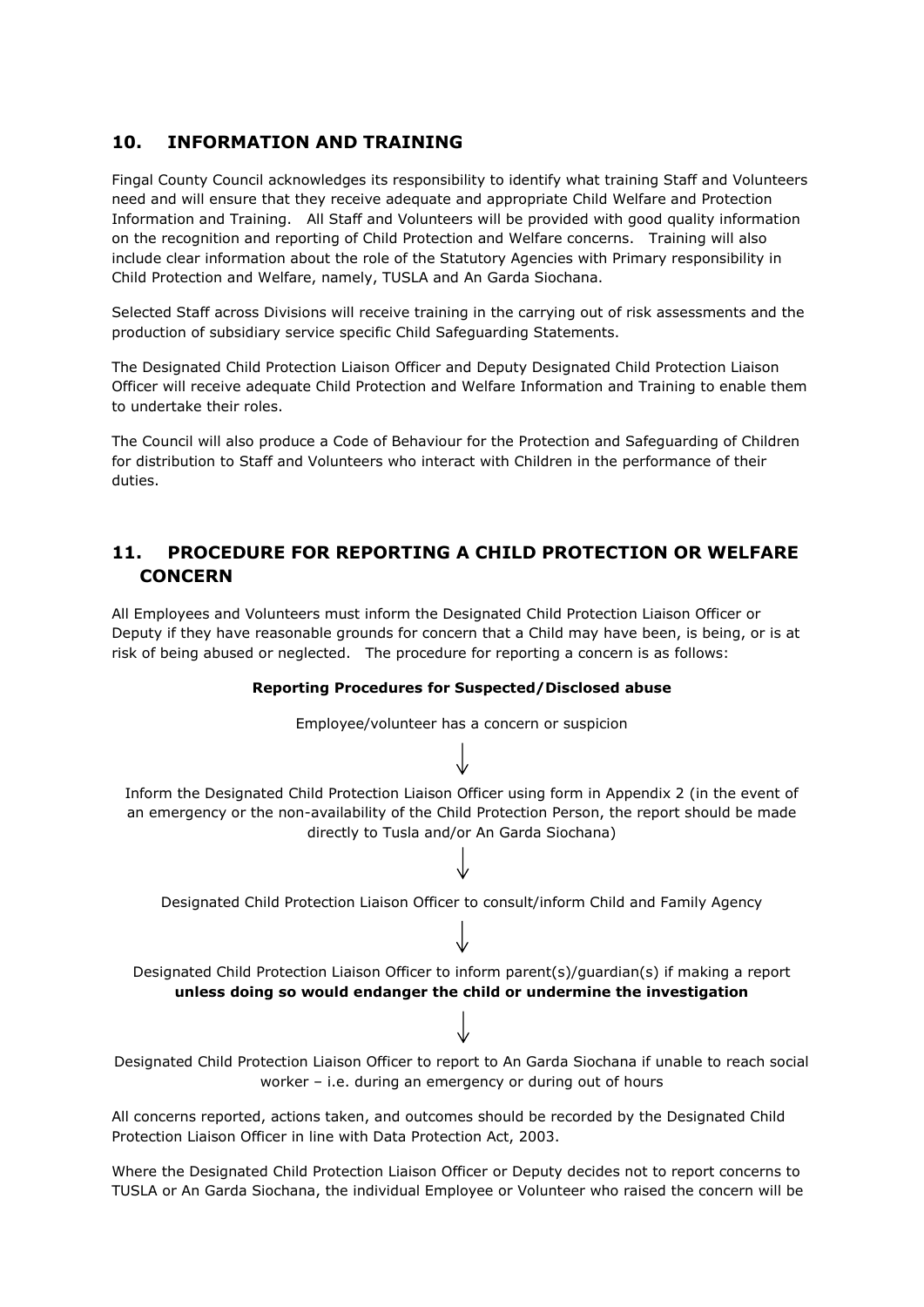given a clear written statement of the reasons why action is not being taken. The Employee or Volunteer will be advised that if they remain concerned about the situation, they are free as individuals to consult with, or report to TUSLA or An Garda Siochana.

### **12. PROCEDURE FOR CHILD PROTECTION/SAFEGUARDING ALLEG-ATIONS AGAINST AN EMPLOYEE OR VOLUNTEER.**

- 12.1 Where an allegation of abuse of a child is made against an Employee or Volunteer, the Reporting Procedure outlined at 11 above will be followed.
- 12.2 It is important to note that the investigation of suspected child abuse is the responsibility of the Statutory Authorities. Fingal County Council is required to take any necessary protective measures that are proportionate to the level of risk and will balance its obligations to its Employee with its obligations in respect of the best interests of children.
- 12.3 When an allegation of Child Abuse is made against an employee or volunteer, the following procedure shall be followed:
	- (i) The Designated Child Protection Liaison Officer will be informed of the allegation;
	- (ii) The Designated Child Protection Liaison Officer will inform the Director of Corporate Affairs and Governance and the Senior Executive Officer, H.R., of the allegation;
	- (iii) The Designated Child Protection Liaison Officer will follow the Standard Reporting Procedure to Tusla (TUSLA);
	- (iv) The employee/volunteer will be informed, in confidence, that an allegation has been made against him/her, the nature of the allegation and their response will be noted and passed on to TUSLA;
	- (v) The key priority will be to ensure that no child is exposed to unnecessary risk. Fingal County Council shall as a matter of urgency take any necessary protective measures. These measures will be proportionate to the level of risk.
	- (vi) The action to be taken by Human Resources will be guided by the agreed internal procedures i.e Council's Grievance and Disciplinary Procedures, the applicable employment contract and the rules of natural justice, where appropriate;
	- (vii) The Chief Executive will be informed as soon as possible of the allegation by the Director Corporate Services.
- 12.4 Employees/volunteers may be subjected to erroneous or malicious allegations. Therefore, any allegation of abuse shall be dealt with sensitively and support will be offered to employees/ volunteers via the Council's Staff Welfare Officer

# **13. PROCEDURE FOR A PROVIDER OF A 'RELEVANT SERVICE' / CONTRACTOR.**

Where Fingal County Council funds, part-funds or provides grants to organisations providing relevant services as specified in the Schedule to the Children First Act 2015, the Council will ensure that service level, part-funding and grant agreements will include children first compliance criteria as part of funding conditions.

The provider of a "relevant service"/contractor supported by Fingal County Council through the provision of resources will be required to have in place appropriate child protection policies and procedures. It is the responsibility of each provider of a "relevant service"/Contractor engaged by Fingal County Council through the provision of resources to undertake an assessment of any potential for harm to a child while providing the service and to confirm they have a written Child Safeguarding Statement in place.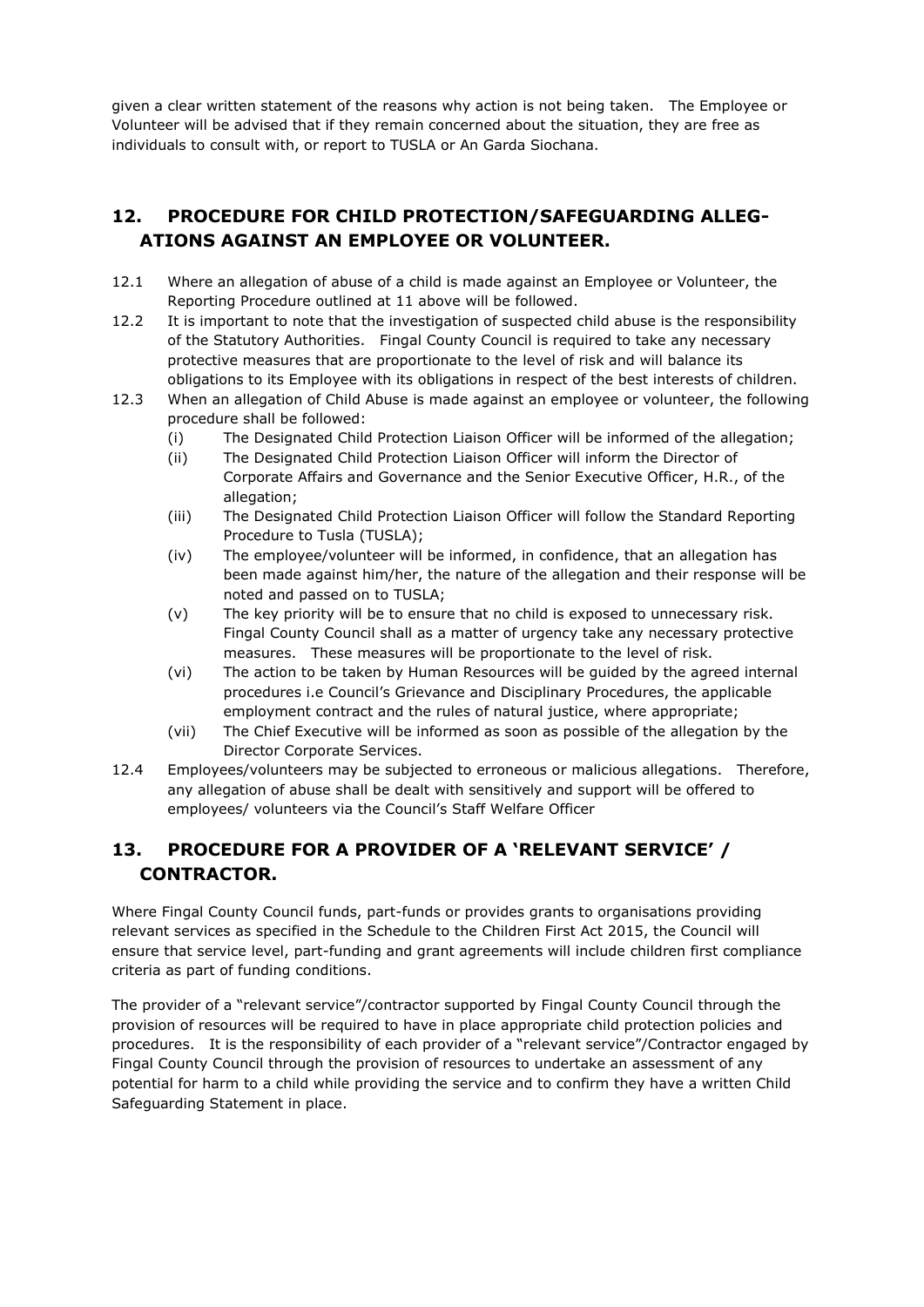### **14. GOVERNANCE**

14.1 CHIEF EXECUTIVE. The ultimate responsibility for ensuring that Fingal County Council complies with the Children First Act, 2015 and Children First: National Guidance 2017 for the Protection and Welfare of Children availing of services provided by Fingal County Council lies with the Chief Executive.

The Chief Executive is responsible for the following:

- Ensure that adequate arrangements are in place within Fingal County Council to protect from harm, as far as is reasonably practical, children availing of services provided by the Organisation
- Nominate competent staff to be responsible for the various aspects of the Council's Policy and Procedures for the Protection and Safeguarding of Children
- Ensure that Child Protection and Welfare Issues are communicated effectively to all Staff
- Allocate adequate funding to meet regulatory requirements
- Sign off on Fingal County Council's Policy and Procedures for the Protection and Safeguarding of Children.

14.2 DIRECTOR OF CORPORATE AFFAIRS AND GOVERNANCE. Authority for the management of arrangements in place in Fingal County Council complying with the Children First Act 2015 and Children First: National Guidance 2017 for the Protection and Welfare of Children availing of services provided by Fingal County Council is delegated to the Director of Corporate Affairs and Governance.

- The Director of Corporate Affairs and Governance is responsible for:
- Production of Corporate Risk Assessment Protection and Safeguarding of Children
- Production of Corporate Child Protection Statement
- Ensuring that the Chief Executive and the Management Team are updated half-yearly on Child Protection and Welfare issues occurring in the Council
- Appointment of Child Protection Liaison Officer and Deputy.

14.3 DIRECTOR OF SERVICES/HEAD OF FUNCTION/LAW AGENT/COUNTY ARCHITECT. The Director of Services/Head of Function/Law Agent/County Architect is responsible for the management of arrangements in place in their Departments complying with the Children First Act 2015 and Children First: National Guidance 2017 for the Protection and Welfare of Children availing of Service provided by their Departments. The Director of Service/Head of Function/Law Agent/County Architect is responsible for:

- Approving of service specific risk assessments within their Departments
- Approving of service specific child protection statements for their Departments
- Ensure reasonable resources are available to devote to Child Protection and Welfare matters
- Contribute to review of Corporate Risk Assessment and Corporate Child Protection **Statement**
- Ensure Child Protection and Welfare is a topic that is reviewed regularly at Senior Management level within their Departments
- Be familiar with the appropriate statutory requirements and the Councils Policy and Procedures for the Protection and Safeguarding of Children

14.4 SENIOR EXECUTIVE OFFICER, ANALOGOUS AND RELATED GRADES. The staff at this level have overall responsibility for the day to day management of arrangements in place in relation to Child Protection and Welfare matters within their Divisions. The Staff at this level shall:

 Produce and review, where appropriate, service specific risk assessments in their Divisions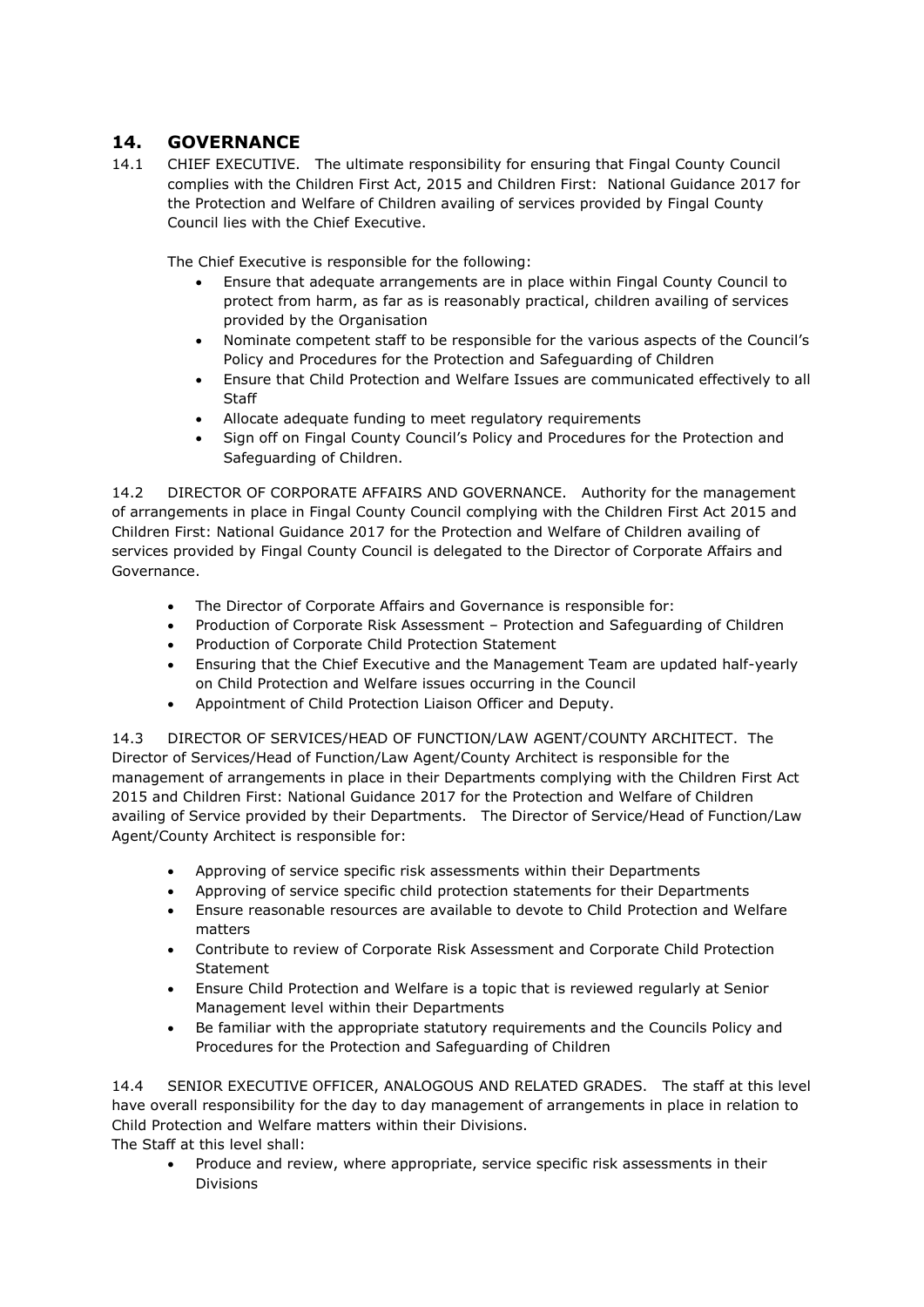- Produce and review where appropriate (at least every 2 years) service specific child protection statements in their Divisions
- Ensure staff within their Divisions report child protection and welfare concerns to the Designated Child Protection Liaison Officer or deputy
- Ensure staff within their Divisions are adequately informed and where necessary trained in Child Protection and Welfare matters
- Ensure Child Protection and Welfare is a topic on agendas of team meetings within their Divisions
- Ensure staff within their Divisions comply with the Code of Behaviour on Child Protection and Welfare

14.5 SENIOR EXECUTIVE OFFICER – H.R. In addition to responsibilities at 14.4 above, the Senior Executive Officer, Human Resources will:

- Ensure Garda vetting procedures are complied with in the case of staff appointments
- Ensure the provision of adequate child protection training
- Ensure the production and communication to all staff of the code of behaviour on Child Protection
- Oversee the communication of the policy and procedures on Child Protection to Managers and Staff
- Ensure that where actions are taken by the Human Resources Department in response to alleged Child abuse, such actions are guided by the agreed Internal Procedures
- Ensure that where erroneous or malicious allegations of abuse are made against employees/volunteers, such allegations are treated sensitively and support is offered to Employees/Volunteers via the Staff Welfare Officer.
- 14.6 ALL STAFF. All Staff will:
	- Attend Awareness Training on Child Safeguarding
	- Be familiar with the Corporate Child Safeguarding Statement
	- Be familiar with the Service Specific Child Safeguarding Statement relating to their Section (if appropriate).
	- Adhere to the Code of Behaviour for the Protection and Safeguarding of Children availing of Services provided by the Council
	- Inform the Designated Child Protection Liaison Officer or Deputy if they have reasonable grounds for concern that a child may have been, is being, or is at risk of being abused or neglected.

14.7 DESIGNATED CHILD PROTECTION LIAISON OFFICER AND DEPUTY. The designated person will:

- Promote adherence to the Child Protection Policy and Procedures
- Receive and consider Child Protection concerns
- Act as a resource person to staff and volunteers providing support and guidance in matters relating to child protection
- Facilitate the provision of support to the Staff making a referral
- Ensure reports regarding Child Protection and Welfare from Staff and Volunteers are first discussed with them and then countersigned by them.
- Ensure the reporting and follow up of referrals to the TUSLA/Gardai and ensuring that procedures are followed systematically
- Ensure proper records are kept on any interventions/decisions made during the process.

### **15. IMPLEMENTATION**

This Corporate Child Safeguarding Statement has been developed in line with requirements under the Children First Act 2015, The Children First: National Guidance, and TUSLA's Guidance on Developing a Child Safeguarding Statement. It is recognised that implementation is an on-going process. Fingal County Council is committed to the implementation of this Corporate Child Safeguarding Statement, the Service Specific Child Safeguarding Statements and the procedures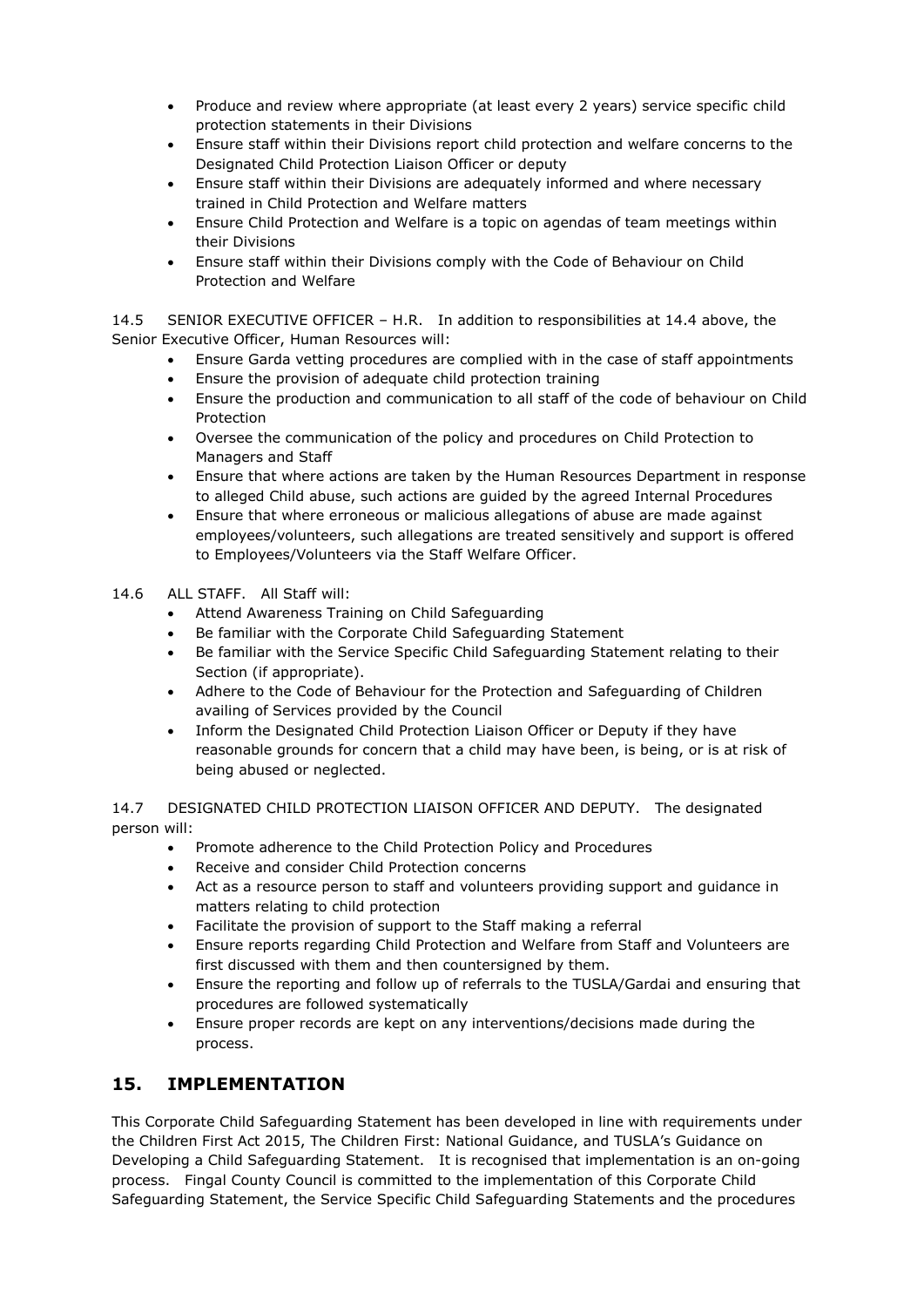that support our intention to keep children safe from harm while availing of our services. This Corporate Child Safeguarding Statement will be reviewed in June 2020 or as soon as practicable after there has been a material change in any matter to which the Statement refers.

Ruishlan

JOHN QUINLIVAN DIRECTOR OF CORPORATE AFFAIRS AND GOVERNANCE

DATE: 31 May 2018